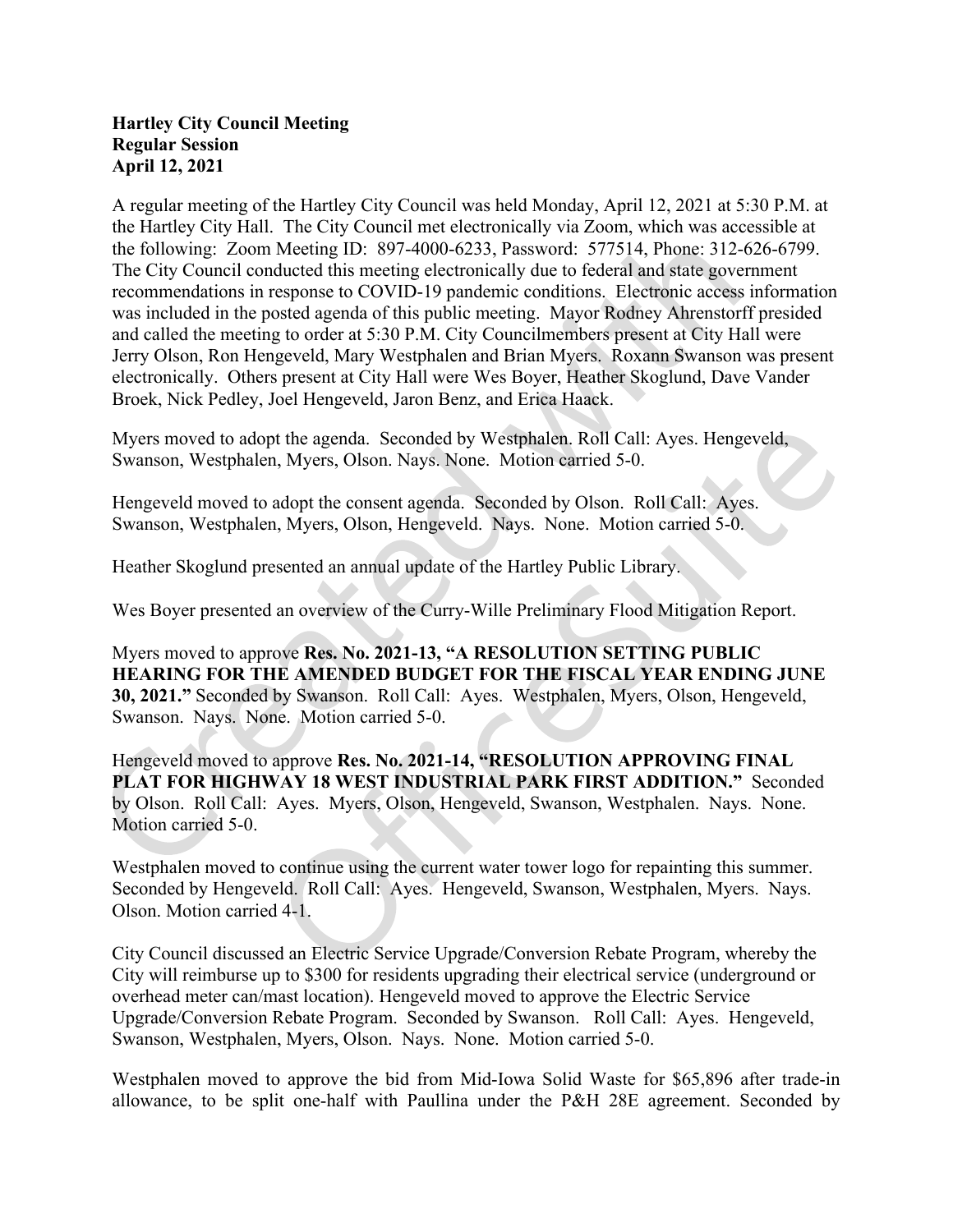Hengeveld. Roll Call: Ayes. Swanson, Westphalen, Myers, Olson, Hengeveld. Nays. None. Motion carried 5-0.

Myers moved to approve advertising for the 2021 lease on alfalfa baling at the south industrial park. Seconded by Westphalen. Roll Call: Ayes. Westphalen, Myers, Olson, Hengeveld, Swanson. Nays. None. Motion carried 5-0.

Swanson moved to approve Res. No. 2021-15, "A RESOLUTION SETTING SALARY FOR 2021 SUMMER RECREATION DIRECTOR." Seconded by Westphalen. Roll Call: Ayes. Myers, Olson, Hengeveld, Swanson, Westphalen. Nays. None. Motion carried 5-0.

Hengeveld moved to approve advertising for two seasonal part-time employees. Seconded by Olson. Roll Call: Ayes. Olson, Hengeveld, Swanson, Westphalen, Myers. Nays. None. Motion carried 5-0.

Westphalen moved to approve the Legion's request to place a sign to the east of the memorial at the cemetery. Seconded by Myers. Roll Call: Ayes. Hengeveld, Swanson, Westphalen, Myers, Olson. Nays. None. Motion carried 5-0.

Swanson moved to approve the fiscal sponsorship and application by Hartley Volunteer Fire Department for the O'Brien County Community Foundation Grant. Seconded by Hengeveld. Roll Call: Ayes. Swanson, Westphalen, Myers, Olson, Hengeveld. Nays. None. Motion carried 5-0.

Councilmembers discussed the anticipated increase in residential above ground pools on private property this summer with the closure of the public pool. The City reminds residents they could be held liable for injuries or drownings and asks residents to pull any steps or ladder away from the pool when not in use.

An update was given regarding the Highway 18 conversion from four to three lanes through town this year. Jaron Benz provided an update regarding one of the library HVAC units that needs replacing. It was the consensus of the Council to replace the unit and approve a bid from Prins Plumbing & Heating for \$6,500.62. Benz reported to the Council regarding water operator certification progress of the city crew. A summary was given on the property and casualty renewal for the upcoming year.

There was no action by the City Council regarding Agenda Item No. 25 Closed Session per Iowa Code Section  $21.5(1)(i)$ .

Swanson moved to approve Res. No. 2021-16, "SET PUBLIC HEARING FOR DISPOSITION OF URBAN RENEWAL PROPERTY." Seconded by Westphalen. Roll Call: Ayes. Myers, Olson, Hengeveld, Swanson, Westphalen. Nays. None. Motion carried 5-0.

Mayor Ahrenstorff adjourned the meeting at 7:04 PM.